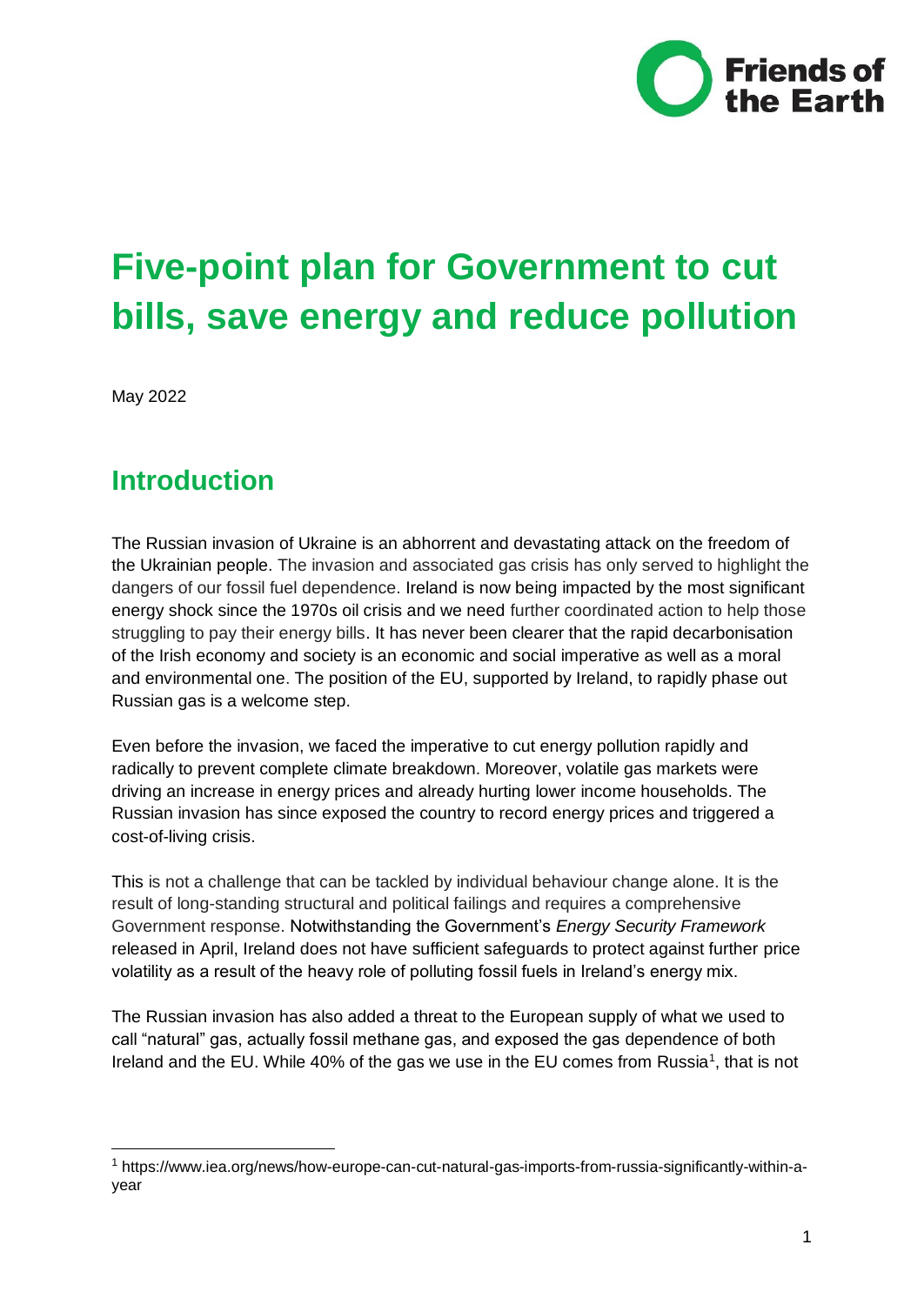the case in Ireland. 27% of our gas comes from the Corrib field off Mayo, with the remainder imported via the UK, mostly from the North Sea. Only 5% of British gas comes from Russia.<sup>2</sup> While physical gas supplies to Ireland are not therefore likely to be at risk, the EU phase out of Russian gas, and any sudden interruption to the gas supply to our European neighbours will continue to impact Irish households and communities via escalating energy costs.<sup>3</sup>

From a climate perspective, our obligations under the Paris Agreement and our legallybinding national climate targets clearly necessitate the rapid phase out of fossil fuels. The International Energy Agency and several other authorities have shown that further investment in fossil fuel supply will put our Paris Agreement objectives out of reach. However, some political leaders are suggesting we need a "climate change pass" as we tackle energy prices and supply, and that the answer is new supplies of oil and gas. We agree with the UN Secretary General, Antonio Gutteres, that "investing in new fossil fuels infrastructure is moral and economic madness"<sup>4</sup> and support his warning that, as a result of the rush to replace Russian fossil fuels, "short-term measures might create long-term fossil fuel dependence and close the window to 1.5 degrees".

The overall result is that Europe is facing a three-part energy crisis of affordability, pollution and supply, as a result of our fossil fuel addiction. The overall solution to these three problems, and the way to protect households and communities in Ireland, is the same: reduce our dependence on fossil fuels as fast as possible.

Over the next six months we need a concerted emergency response from the whole of Government to do five things:

- 1. **Help With Energy Bills**: Take immediate steps to help those in fuel poverty and those struggling to pay their energy bills.
- 2. **Drive Home Energy Savings**: Insulate 100,000 homes before next winter, prioritising those at risk of energy poverty.
- 3. **Reduce Our Car Dependence**: Make it possible, safe and convenient for every child to come to school without using a car.
- 4. **Prioritise Community Energy**: Drive public participation in renewable energy with a rooftop revolution.
- 5. **Say No to More Fossil Fuels**: Plan and invest to end our dependence on dirty, pricey, unreliable fossil fuels as fast as possible.

 $\overline{a}$ 

<sup>2</sup> https://www.thejournal.ie/explainer-energy-prices-russia-5698511-Mar2022/

<sup>&</sup>lt;sup>3</sup> See<https://www.irishexaminer.com/opinion/commentanalysis/arid-40841336.html> and

<https://www.rte.ie/brainstorm/2022/0204/1277746-russia-gas-supply-costs-disruption-europe-ireland/> <sup>4</sup> <https://www.un.org/press/en/2022/sgsm21228.doc.htm>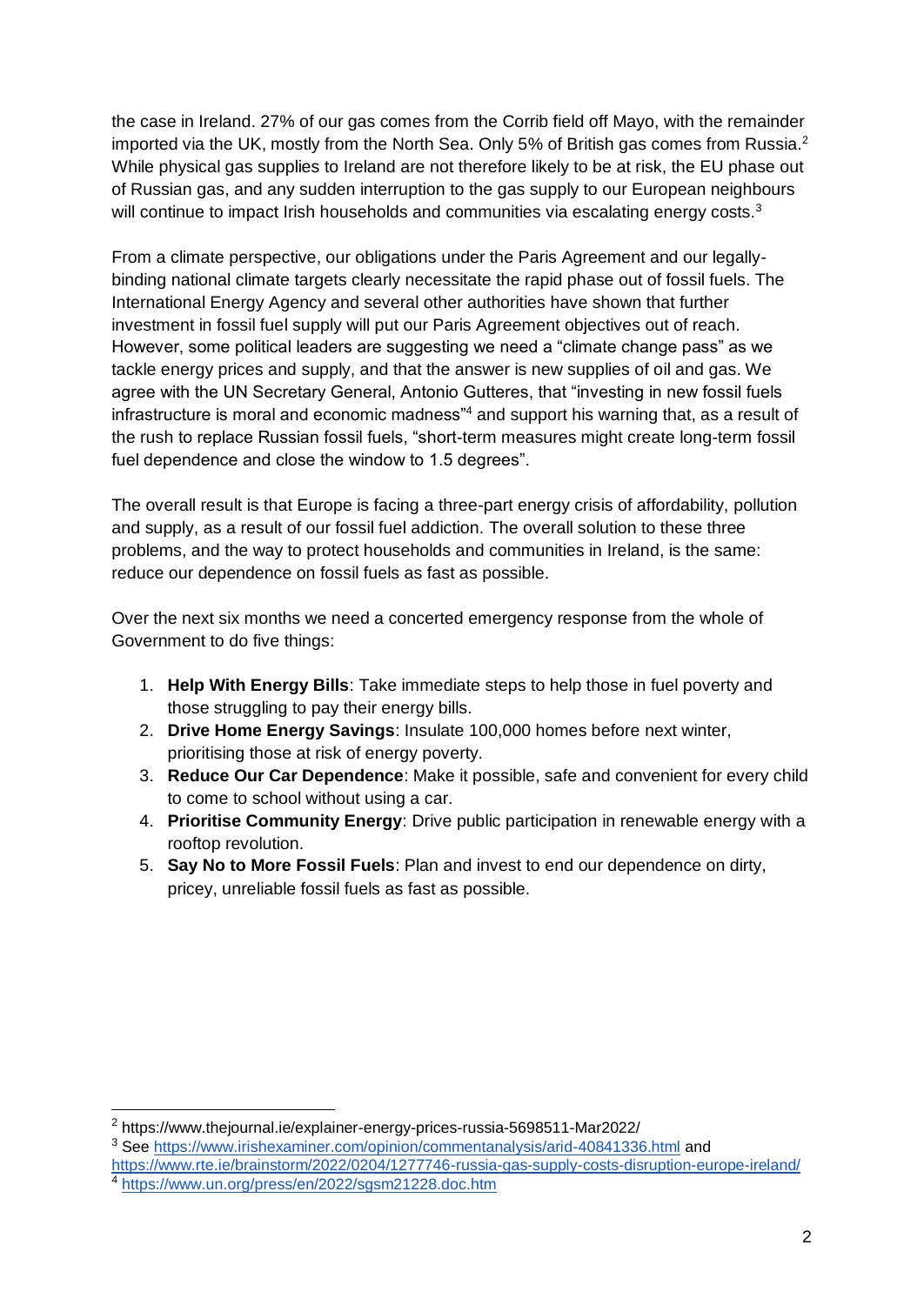## **Five-point plan and detailed recommendations**

Here are the practical and positive steps the Government should take under each of those headings between now and next winter:

#### **1. Help with Energy Bills: Take immediate steps to help those in fuel poverty and those struggling to pay their bills.**

*At least 1 in 5 people in Ireland are at risk of energy poverty. Research by Saint Vincent de Paul in 2021 indicated that 19% of adults had cut back on heating or electricity due to cost since the start of the pandemic.<sup>5</sup> The energy poverty risk is heightened for tenants, those on a low income, those who are unemployed, those with ill health, as well as one-parent households<sup>6</sup> . This has long-term implications for health, wellbeing and financial security.<sup>7</sup>Many of those on fixed incomes, such as Job Seekers Allowance and the old-age pension, are not eligible for the Fuel Allowance. The Government's last energy poverty strategy expired in 2019 and, despite promises, has not yet been updated. Moreover, low energy users and low-income households are disadvantaged in current pricing systems, for example as a result of direct debit requirements, debt repayment requirements, standing charges and greater challenges changing supplier.*

We recommend the following steps.

On social supports:

- Target help with energy bills to those who need it most by benchmarking core social welfare payments, the Fuel Allowance, and the old-aged pension against the rising cost-of-living, and increase rates to close the gap.
- Expand the eligibility criteria for the Fuel Allowance by increasing the assessable income limit, and including those on the Working Family Payment. Remove the 12-15 month waiting time currently required for those on Job Seekers' Allowance.<sup>8</sup>

<sup>-</sup><sup>5</sup> See https://www.svp.ie/getattachment/2de2b8af-bc90-4c49-be38-d9a4ff6b53e8/Development-of-anew-Solid-Fuel-Regulation-for-Ir.aspx

 $6$  Tovar Reaños, M.A., (2021) "Fuel for poverty: A model for the relationship between income and fuel poverty. Evidence from Irish microdata.", Energy Policy<https://doi.org/10.1016/j.enpol.2021.112444> "A*ccording to the Government's most recent strategy to tackle energy poverty 'A Strategy to Combat Energy Poverty 2016-2019' up to 28% of households in Ireland are in or at risk of energy poverty (equivalent to 475,000 households in 2016). More recent research published by the Economic and Social Research Institute (ESRI) in October 2020 'Carbon Taxes, Poverty and Compensation Options' estimates a measure of 'core' energy poverty at 17.5% of households (approximately 297,500 households)*" Oireachtas L&RS Note, March 2022.

[https://data.oireachtas.ie/ie/oireachtas/libraryResearch/2022/2022-03-04\\_l-rs-note-energy-poverty-in](https://data.oireachtas.ie/ie/oireachtas/libraryResearch/2022/2022-03-04_l-rs-note-energy-poverty-in-ireland_en.pdf)[ireland\\_en.pdf](https://data.oireachtas.ie/ie/oireachtas/libraryResearch/2022/2022-03-04_l-rs-note-energy-poverty-in-ireland_en.pdf)

 $7$  See Age Action analysis on energy poverty:

[https://www.ageaction.ie/sites/default/files/age\\_action\\_calls\\_for\\_new\\_energy\\_poverty\\_strategy\\_web.p](https://www.ageaction.ie/sites/default/files/age_action_calls_for_new_energy_poverty_strategy_web.pdf) [df](https://www.ageaction.ie/sites/default/files/age_action_calls_for_new_energy_poverty_strategy_web.pdf) and

<https://www.ageaction.ie/news/2022/02/08/ireland-needs-new-energy-poverty-strategy-climate-justice> <sup>8</sup> See page 16 and 19 of the Saint Vincent De Paul's Pre-Budget Submission 2022

https://svp.ie/getattachment/3b713953-2f4a-4e50-b81e-6a9f85fb2b10/SVP-Pre-Budget-Submission-2022.aspx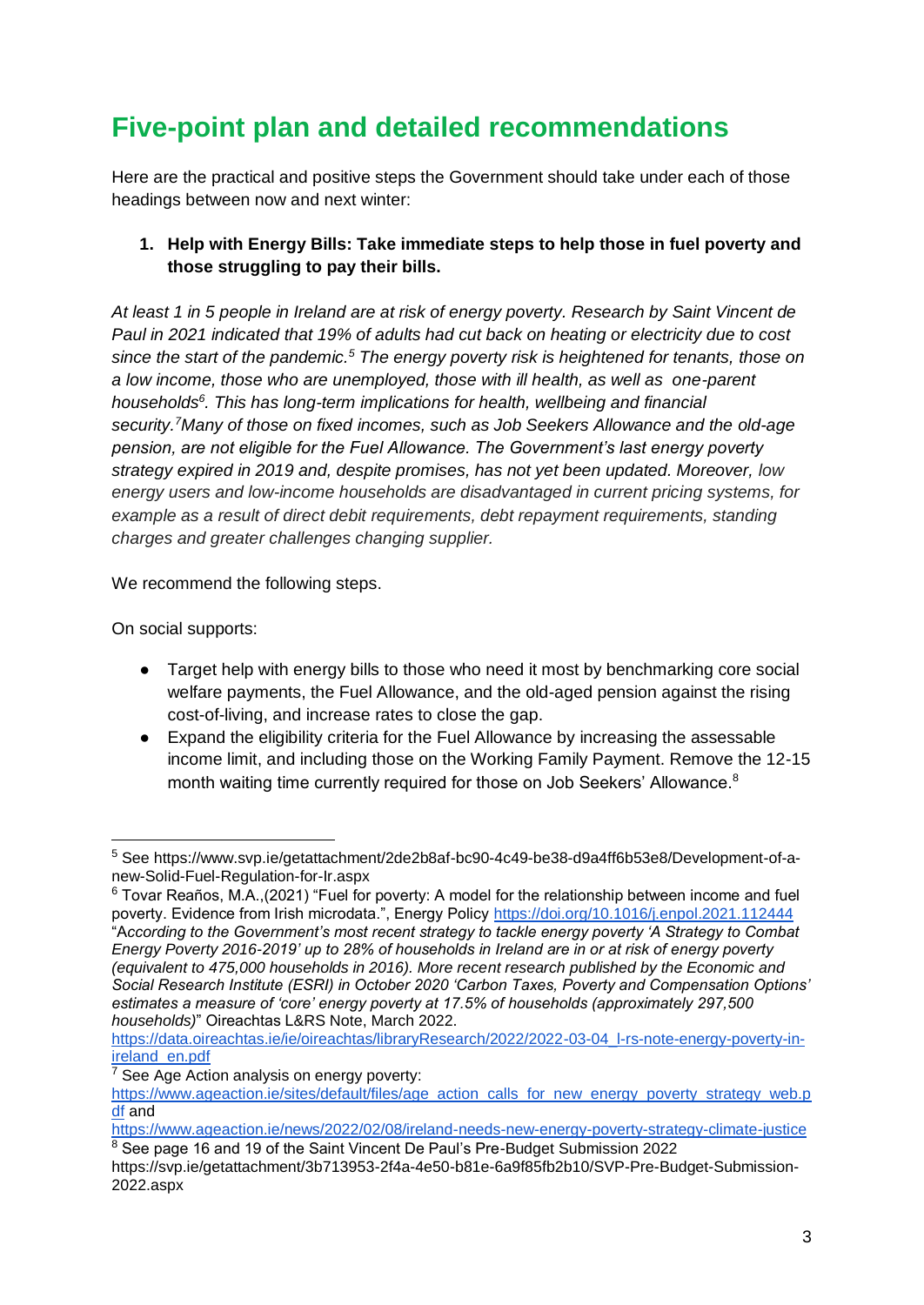• Raise the Increases for Qualified Children (IQCs) payment, which is provided alongside social welfare rates, to those with dependent children.<sup>9</sup>

On energy bills:

- Require energy suppliers to automatically allocate existing customers to the lowest tariff rather than only new customers. Those at risk of fuel poverty are often those least likely to switch. The UK regulator, Ofgem, introduced this measure in February this year.<sup>10</sup>
- Extend the existing moratorium on disconnections during winter months (Dec to Jan) to a full ban on disconnections by all energy suppliers at least until Spring 2023.
- Examine profit levels among electricity and gas suppliers in the past 6 months, and implement a windfall tax on any excess profits.<sup>11</sup> Recycle this tax revenue to assist consumers offset higher energy bills.
- Reduce standing charges on energy bills and introduce a temporary ban on any further increases.
- Ensure the CRU reviews its pricing formula and network charges for both gas and electricity in order to delay/prevent excessive increases over the coming year.
- Introduce new regulations on energy suppliers to absorb customer debt, particularly where the customer is already suffering from fuel poverty, or where the customer is already seeking to respond to arrears.<sup>12</sup>
- Go beyond the existing commitment to remove prepayment meters for those customers in debt to actively preventing their installation for the duration of the energy price crisis.

On wider Government policy:

- The Government has committed to review and update several energy supply policies and measures as part of the [Energy Security Framework a](https://www.gov.ie/en/publication/ea9e4-national-energy-security-framework/)nnounced in April. The Government and relevant agencies should sit down with environmental and antipoverty groups immediately to ensure responses are tailored to those most in need and in line with our climate obligations.
- Update the Energy Poverty Strategy immediately including an up-to-date assessment of the most at risk households and communities. The strategy should be placed on a statutory footing and should set targets for eliminating fuel poverty.

<sup>-</sup><sup>9</sup> *According to the ESRI, regressive impacts of the carbon tax may be compensated for the lowestincome fifth of households through increasing maximum rates of the main social welfare payments or by raising IQCs paid alongside benefits. Doing so using one third of the €159 million carbon tax revenue would reduce the overall poverty rate by 0.2 percentage points and leave the lowest-income*  fifth of households on average better off. [https://www.esri.ie/publications/carbon-taxes-poverty-and](https://www.esri.ie/publications/carbon-taxes-poverty-and-compensation-options)[compensation-options](https://www.esri.ie/publications/carbon-taxes-poverty-and-compensation-options)

<sup>&</sup>lt;sup>10</sup> See Saint Vincent De Paul proposals to the CRU, March 2022 https://www.svp.ie/getattachment/bfc1be36-2044-4f6e-8bfa-c954adf3cdbc/SVP-Proposalsfor-the-CRU-March-2022.aspx

<sup>&</sup>lt;sup>11</sup> See also TASC 'The state we are in: Inequality in Ireland 2022', May 2022

 $12$  For example, In Catalonia the government reached an agreement with the energy company Endesa to write off customer debt for particular customers.

https://www.barcelona.cat/infobarcelona/en/tema/city-council/agreement-to-eradicate-energypoverty\_1054386.html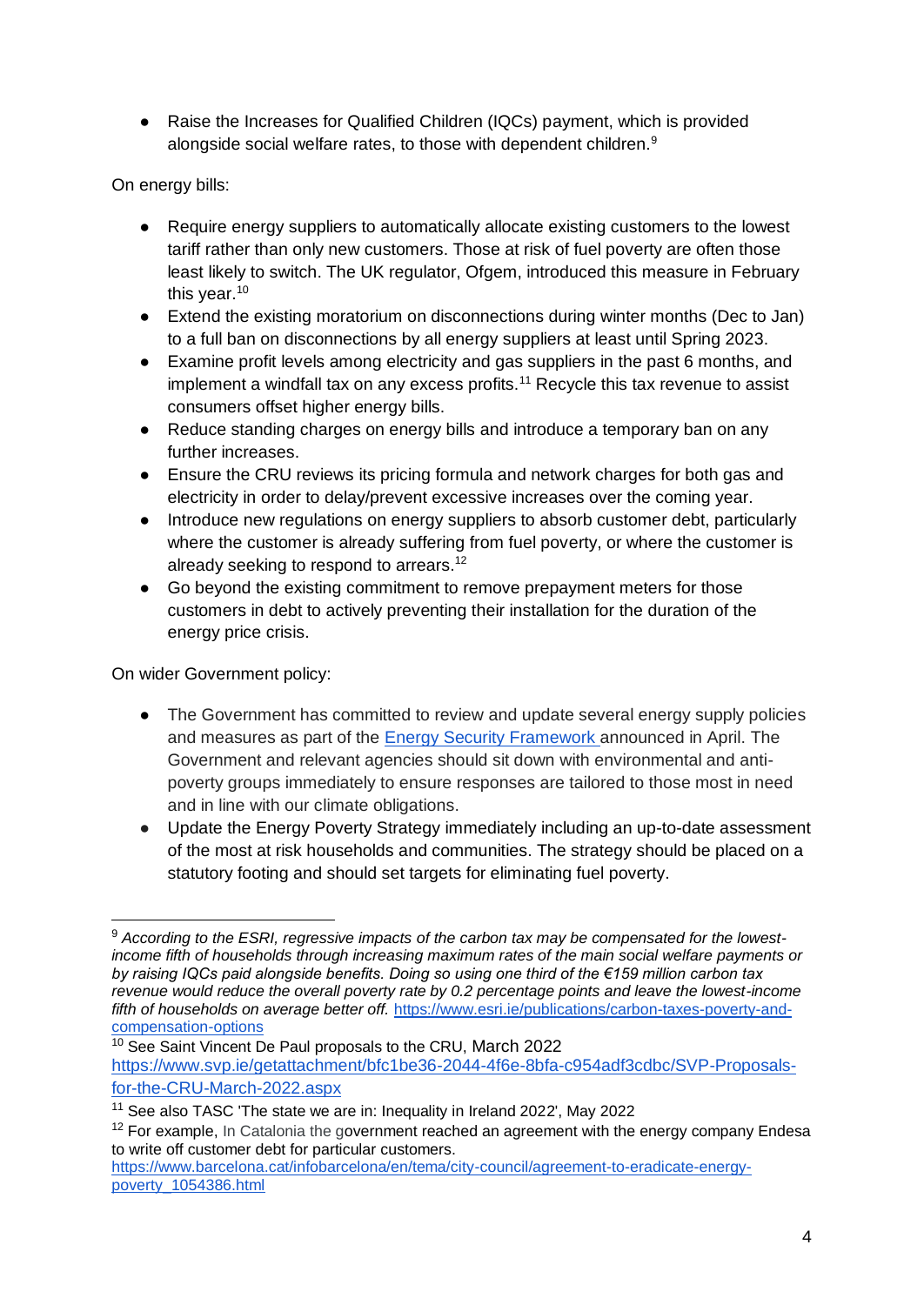- Up-to-date data to capture energy poverty in Ireland must be collected, including identifying who is living in energy poverty, energy expenditure, building efficiency, social and health impacts, and evaluation of the impacts of energy efficiency schemes.
- Zero interest loans specifically targeted at supporting families who are forced to leave their home for a period during a deep retrofit.

#### **Why these measures?**

Russia's invasion of Ukraine has exposed our dependence on expensive fossil fuels and our vulnerability to the steep and continuing upwards trend in gas prices (600% increase in 2021).<sup>13</sup> These price hikes are now being pushed onto Irish households in the form of high electricity and heating bills and these are projected to rise. In 2021, Irish consumers paid the third -highest electricity prices in the  $EU^{14}$ , rising to number one when taxes are stripped out.<sup>15</sup> In the second half of 2021, household electricity and gas prices had already increased by more than 10% on the previous year.<sup>16</sup> Low-income households, who traditionally spend a much higher proportion of their income on energy,<sup>17</sup> bear the brunt of these increases .

Consumer protection (e.g. disconnection protection) and financial aid are policy instruments commonly used across EU countries to shield low-income populations from energy and fuel poverty.<sup>18</sup> Italy, for example, has announced it will tax the extra profits made by energy companies as a result of surging energy prices to help families and businesses struggling with higher bills.<sup>19</sup> In Denmark, financial measures have targeted the households most affected by energy price increases.<sup>20</sup> The Irish government's  $\epsilon$ 200 flat rate electricity credit<sup>21</sup> does not go far enough to target those most in need, and some of the most vulnerable cohorts, such as the Traveller Community, have been locked-out of this benefit.

Up to 28% of Irish households are living in or at risk of energy poverty.<sup>22</sup> Fuel poverty is a key determinant of health among low-income populations.<sup>23</sup> Research shows that children

<sup>13</sup>https://www.independent.ie/business/personal-finance/warning-energy-bills-to-rise-again-in-newyear-as-gas-prices-soar-41169240.html ; [https://www.independent.ie/business/personal](https://www.independent.ie/business/personal-finance/household-gas-and-electricity-bills-could-rise-by-another-400-this-winter-41598828.html)[finance/household-gas-and-electricity-bills-could-rise-by-another-400-this-winter-41598828.html](https://www.independent.ie/business/personal-finance/household-gas-and-electricity-bills-could-rise-by-another-400-this-winter-41598828.html)

<sup>14</sup><https://www.seai.ie/blog/energy-prices-2021/>

<sup>15</sup> https://www.mononews.gr/wp-content/uploads/2022/03/220320134424\_1.-Bruegel-Energy-Crisis-National-policies-Upd-8.2.2022-1.pdf

<sup>16</sup> https://www.seai.ie/blog/energy-prices-2021/

<sup>17</sup>https://www.centralbank.ie/docs/default-source/publications/economic-letters/householdcharacteristics-irish-inflation-and-the-cost-of-living.pdf?sfvrsn=7

<sup>18</sup> https://www.sciencedirect.com/science/article/pii/S0301421521003141

<sup>19</sup> https://www.thelocal.it/20220319/italy-to-tax-energy-profits-to-ease-price-burden-on-households/

<sup>20</sup> https://en.kriseinformation.dk/how-does-the-war-affect-you-and-denmark/energy-prices

<sup>21</sup>https://www.gov.ie/en/press-release/4323e-minister-ryan-has-welcomed-the-signing-of-thelegislation-needed-for-the-governments-electricity-costs-emergency-benefit-scheme/

<sup>22</sup>https://data.oireachtas.ie/ie/oireachtas/libraryResearch/2022/2022-03-04\_l-rs-note-energy-povertyin-ireland\_en.pdf

<sup>23</sup>https://www.tandfonline.com/doi/full/10.1080/02673037.2019.1577954?scroll=top&needAccess=true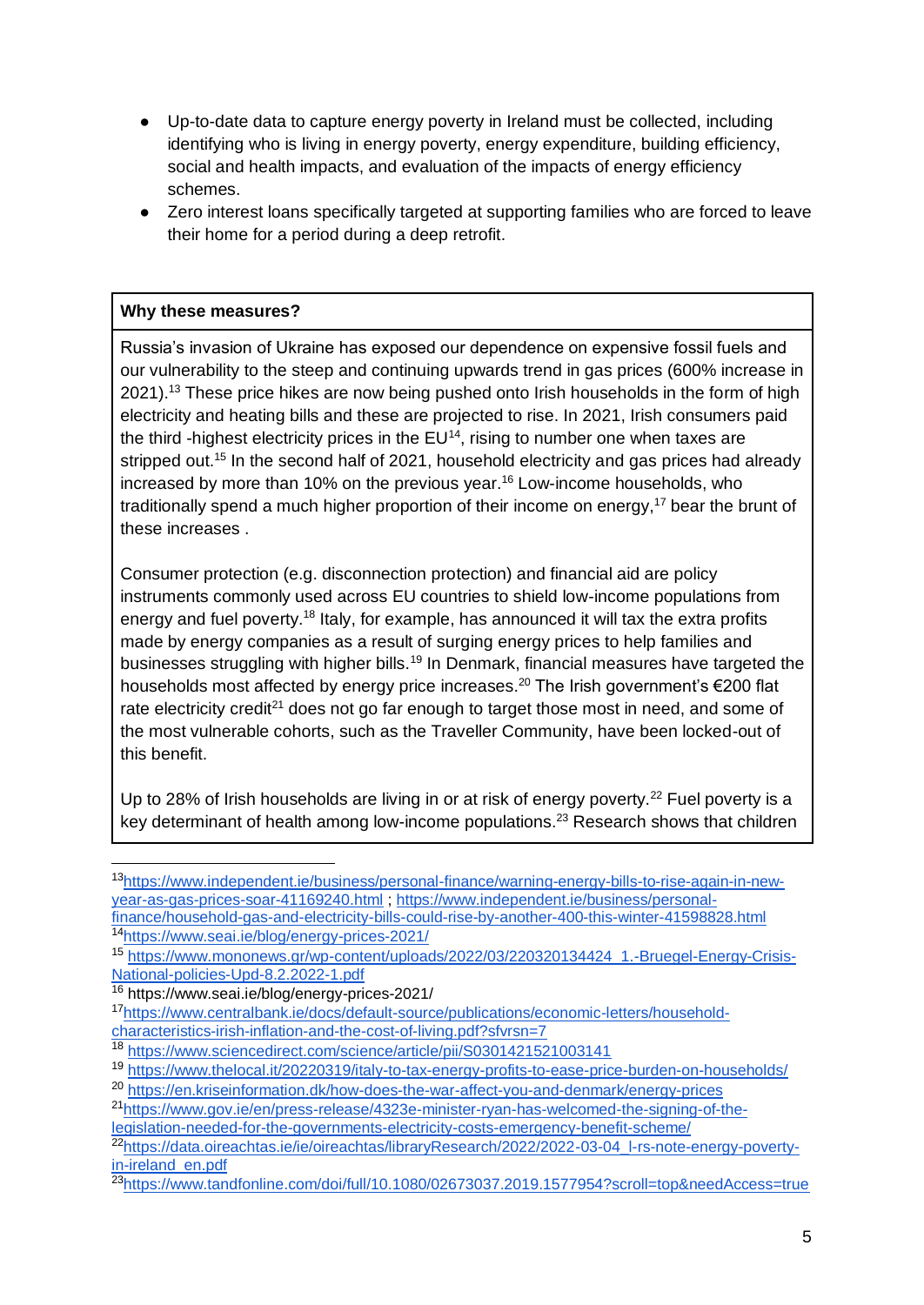who grow up in cold, damp, and mouldy homes with insufficient ventilation have above average rates of respiratory infections and asthma, and are more likely to experience depression, anxiety and slower physical growth.<sup>24</sup>

The 2016-2019 Strategy to Combat Energy Poverty is now 3 years out of date. A review of the implementation of the previous Energy Poverty Strategy was committed to in Q1 of the 2022 Climate Action Plan, but this is yet to be published. It is crucial that policies to tackle energy and fuel poverty do not reinforce existing inequalities by offering a limited range of retrofit options and regressive support measures.<sup>25</sup>

The International Energy Agency has noted that the EU energy sector may generate excess profits of up to €200 billion in 2022 due to the energy crisis. They recommend as part of their 10-point plan that "tax receipts should then be redistributed to electricity consumers to partially offset higher energy bills. Measures to tax windfall profits have already been adopted in Italy and Romania in 2022."<sup>26</sup> Italy has introduced a 25% windfall tax on energy companies supporting a €14 billion package to assist struggling consumers and companies.<sup>27</sup>

#### **2. Drive Home Energy Savings: Insulate 100,000 homes before next winter, prioritising those at risk of energy poverty.**

*The Government must focus on supporting people to save energy as this will permanently enhance our national energy security, reduce polluting emissions and protect households from rising energy costs. Low-income households, groups and communities, those in social housing, as well as those in temporary accommodation or direct provision should be prioritised in the first instance. We need to reduce our energy consumption, turning dependency and vulnerability into power and resilience. However, current plans to support 27,000 energy upgrades including 9,000 deep retrofits this year do not go far enough in light of the energy crisis.*

We recommend the following steps:

- Mandate the SEAI to collaborate with organisations who work with those at risk of fuel poverty to coordinate promotion of the Warmer Homes Scheme and support uptake with wraparound services for participating households. Homeowners in receipt of the Fuel Allowance and certain social welfare payments are already eligible for a free home energy upgrade but there are too many barriers to uptake.
- Expand the Warmer Homes Scheme to include tenants on Housing Assistance Payment (HAP).

<sup>24</sup> https://www.bmj.com/content/376/bmj.o606

<sup>25</sup> https://www.sciencedirect.com/science/article/pii/S0301421521003141#bib17

<sup>26</sup> https://www.iea.org/reports/a-10-point-plan-to-reduce-the-european-unions-reliance-on-russiannatural-gas

<sup>&</sup>lt;sup>27</sup> See [https://www.bloomberg.com/news/articles/2022-05-02/italy-passes-15-billion-aid-package](https://www.bloomberg.com/news/articles/2022-05-02/italy-passes-15-billion-aid-package-focused-on-energy-relief?utm_source=google&utm_medium=bd&cmpId=google)[focused-on-energy-relief?utm\\_source=google&utm\\_medium=bd&cmpId=google](https://www.bloomberg.com/news/articles/2022-05-02/italy-passes-15-billion-aid-package-focused-on-energy-relief?utm_source=google&utm_medium=bd&cmpId=google)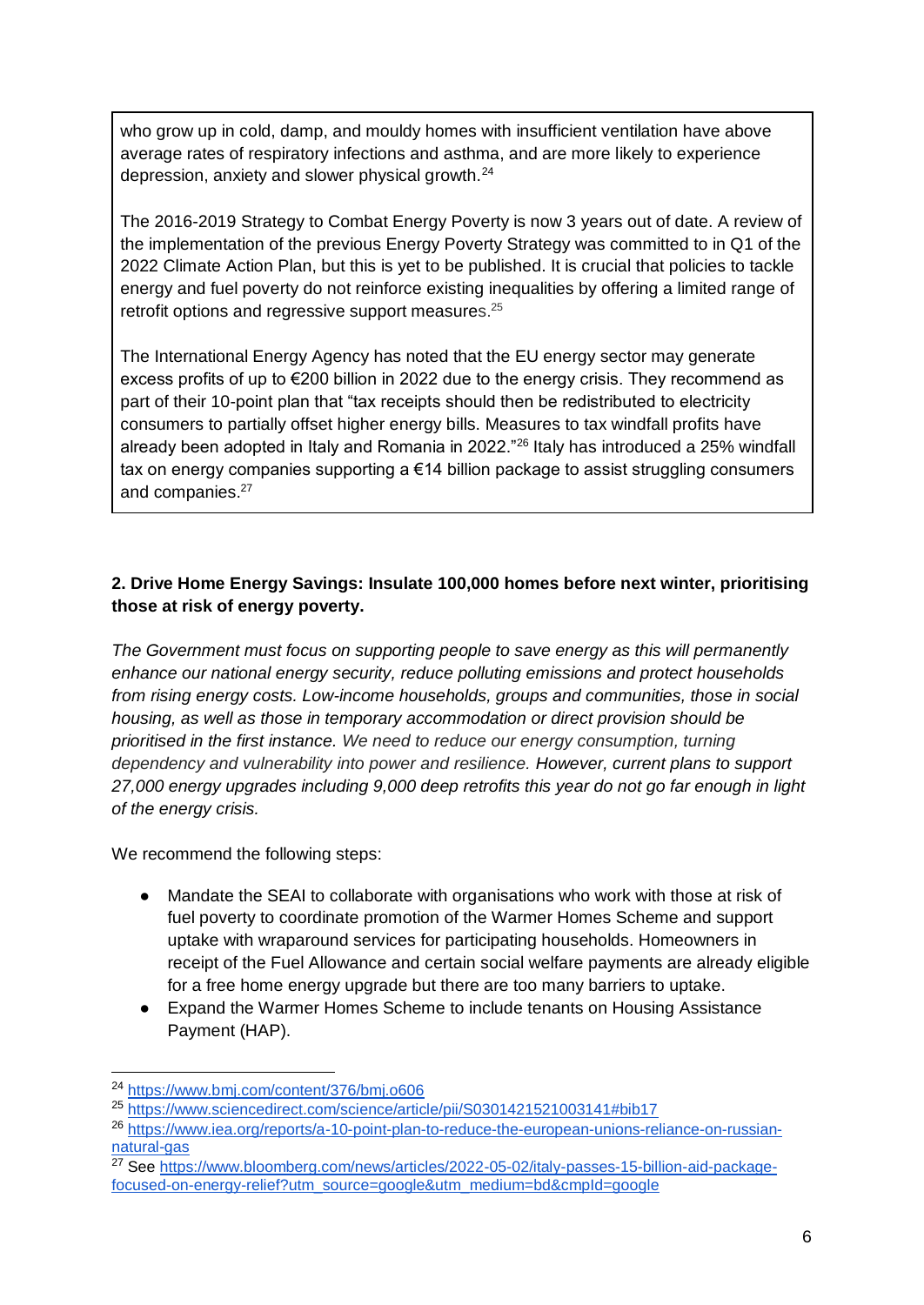- There should be no cap on the number of eligible homes that can receive the 100% and 80% grants for attic and wall cavity insulation grants this year.
- The National Retrofit Plan should prioritise worst-performing buildings and those occupied by low-income, vulnerable and energy poor households.
- The SEAI should deploy trusted Local Community Energy Advisors on the ground to increase awareness, to enable peer-to-peer learning, and to build trust in the retrofitting process.
- To promote uptake of energy-efficient renovations in the private rented sector, landlords should be liable for the carbon tax on heating their residential properties, rather than tenants, until they are retrofitted. This incentive scheme is currently being progressed in Germany.<sup>28</sup>
- There should be a ban on "renovictions" (where tenants are evicted by landlords to facilitate renovations).<sup>29</sup>
- Reduce or remove VAT on materials and labour for certain energy efficiency measures. This would provide a strong signal that the Government is serious about assisting households and businesses reduce gas demand and energy bills.<sup>30</sup>

#### Moreover:

- DECC and the SEAI must consult with those at risk of fuel poverty as part of the ongoing implementation of the National Retrofit Plan, as well as the roll-out of related initiatives, including One Stop Shops and retrofitting of social housing.
- New targets for social housing should be set to ensure all social housing is retrofitted to a B2 standard by 2030.<sup>31</sup> Retrofitting social housing first provides an opportunity to assess a grouped approach, to develop exemplary projects, and to collect data on health and social co-benefits.
- Measures must be put in place now to support the introduction of Minimum Energy Performance Standards in the private residential sector in 2025. This includes a communications strategy to inform landlords of their obligations, the introduction of specific financing options, tailored support for landlords and tenants through One Stop Shops, and clarity on protections for tenants while retrofitting work is being carried out.

<sup>&</sup>lt;sup>28</sup> The German federal ministries for economic affairs, housing and justice agreed to amend rules on payment of carbon tax carbon dioxide costs for heating in buildings. The carbon tax, introduced last year, was so far charged to property owners, but effectively passed on to their renters. The idea is to split costs fairly and promote energy efficiency measures and energy savings. The proposed tiered scheme, to be introduced at the beginning of next year, would apply to residential buildings and those of mixed use. A 50:50 split is envisaged for commercial and other non-residential structures until an appropriate scheme is devised [https://balkangreenenergynews.com/tenants-landlords-in-germany-to](https://balkangreenenergynews.com/tenants-landlords-in-germany-to-share-co2-tax-for-heating/)[share-co2-tax-for-heating/](https://balkangreenenergynews.com/tenants-landlords-in-germany-to-share-co2-tax-for-heating/)

[https://www.euractiv.com/section/energy/news/germany-splits-carbon-tax-for-heating-between](https://www.euractiv.com/section/energy/news/germany-splits-carbon-tax-for-heating-between-landlords-and-tenants/)[landlords-and-tenants/](https://www.euractiv.com/section/energy/news/germany-splits-carbon-tax-for-heating-between-landlords-and-tenants/)

<sup>&</sup>lt;sup>29</sup> For example, Nova Scotia previously banned renovictions (linked to the pandemic, and now removed). [https://globalnews.ca/news/8655070/n-s-community-groups-concern-end-ban-on](https://globalnews.ca/news/8655070/n-s-community-groups-concern-end-ban-on-renovictions/)[renovictions/](https://globalnews.ca/news/8655070/n-s-community-groups-concern-end-ban-on-renovictions/)

 $30$  As noted in E3G The home energy security plan: demand-side measures to lower bills and get off gas March 2022 [www.e3g.org/publications/the-home-energy-security-plan-demand-side-measures-to](http://www.e3g.org/publications/the-home-energy-security-plan-demand-side-measures-to-lower-bills-and-get-off-gas/)[lower-bills-and-get-off-gas/](http://www.e3g.org/publications/the-home-energy-security-plan-demand-side-measures-to-lower-bills-and-get-off-gas/)

<sup>&</sup>lt;sup>31</sup> [https://www.igbc.ie/wp-content/uploads/2021/01/IGBC\\_Submission\\_LTRS2020\\_final.pdf](https://www.igbc.ie/wp-content/uploads/2021/01/IGBC_Submission_LTRS2020_final.pdf)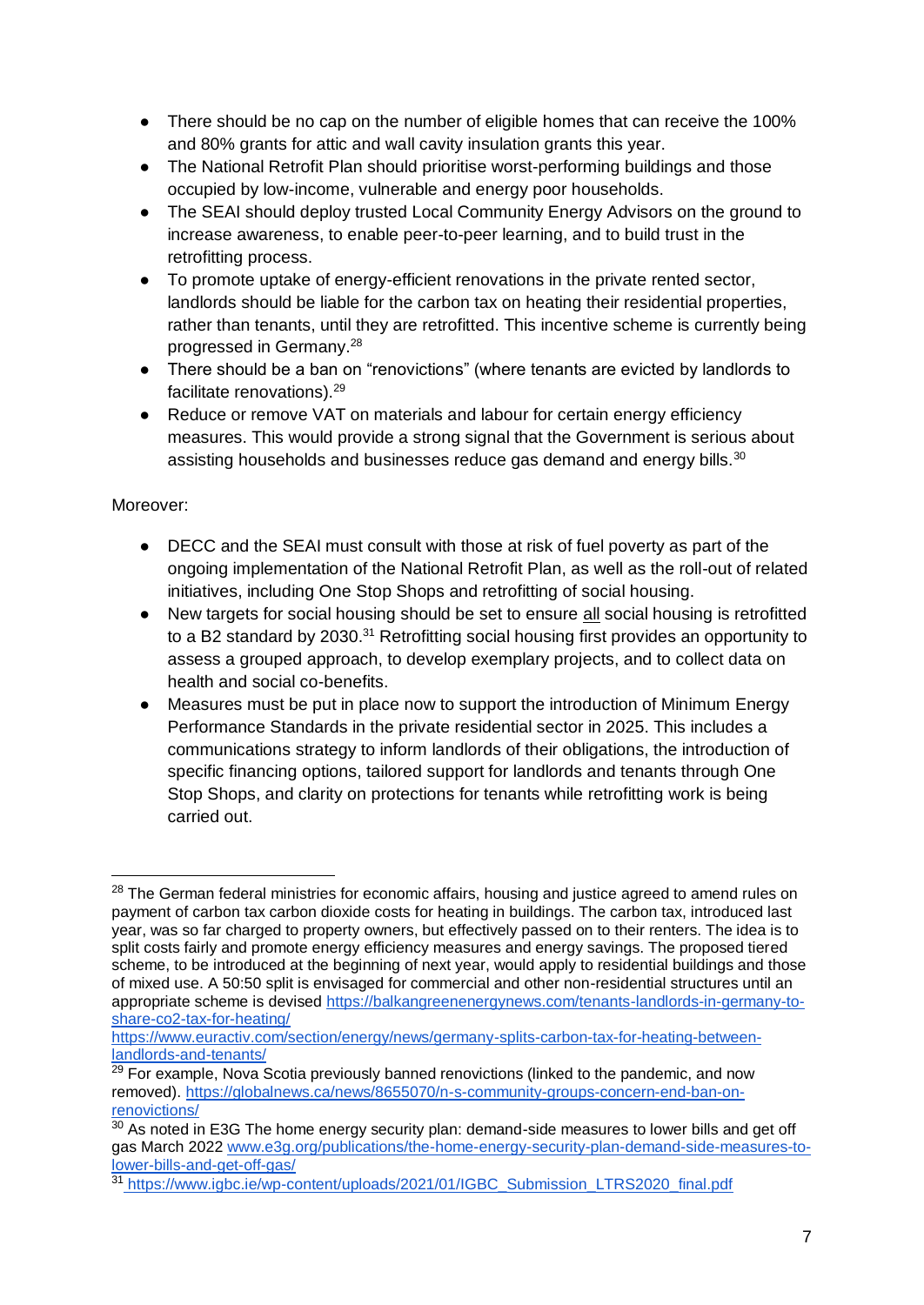#### **Why these measures?**

-

The majority of our housing stock is energy inefficient – Irish homes use 7% more energy than the EU average and emit 60% more CO2e<sup>32</sup> There are about 1.5 million residential homes in Ireland that need retrofitting and only 0.4 to 1.2% of the stock has been renovated annually so far. Over 80% of our homes and other buildings have an energy performance rating of C or worse. .

The Government's new National Retrofitting Scheme launched in February 2022 is a major step in ridding Ireland's housing stock of polluting expensive fossil fuels. Increased grant support and the planned introduction of 'One Stop Shop' services are progressive measures. However, the proposed roll-out of the scheme does not reflect the urgency now required in light of the Russian invasion and significant obstacles remain in reaching those on lower incomes and at risk of fuel poverty.

The increased funding in the Warmer Home Scheme is welcome. However a waiting list of 7,000 households has already built up for the scheme during the pandemic.<sup>33</sup> We are concerned that the bulk of new investment may only address this backlog and not reach those now at risk of fuel poverty, including HAP recipients and renters.

The SEAI in its landmark 2022 Heat Study has already outlined that an unprecedented level of additional policy effort beyond the current Climate Action Plan is needed and recommended that the phase out of fossil fuel heating systems must speed up immediately.<sup>34</sup> They note that "a timeline and plan for fossil-fuel phase-out must urgently be put in place if we are to reach net zero by 2050".<sup>35</sup> The SEAI have also indicated that in the only scenario aligning with carbon targets, fossil gas use in the heat sector is cut by 50% by 2030, and almost entirely phased out by 2040.<sup>36</sup>

Analysis has shown that building renovation across the EU can cut gas imports by the equivalent of 25 LNG carriers every year.<sup>37</sup> The EU's new RePowerEU strategy is committed to reducing Russian gas imports by ⅔ by the end of the year. Analysis shows that these imports can be cut entirely 2025. Each unit of gas avoided immediately directly translates into cost savings for consumers $38$  and bring significant health benefits $39$ . UK

<sup>32</sup> [www.seai.ie/publications/Energy-in-the-Residential-Sector-2018-Final.pdf](http://www.seai.ie/publications/Energy-in-the-Residential-Sector-2018-Final.pdf)

<sup>33</sup> <https://www.oireachtas.ie/en/debates/debate/dail/2022-02-17/speech/242/>

 $34$  If the emissions cuts from heat energy are to stay within the proposed carbon budget limits, then the move from fossil fuel will need to begin before 2025. If heat-using sectors are to carry a larger share of the decarbonisation target beyond a pro rata share, then fossil fuel phase-out must speed up even more.<https://www.seai.ie/publications/National-Heat-Study-Summary-Report.pdf>

<sup>35</sup> www.seai.ie/publications/National-Heat-Study-Summary-Report.pdf

<sup>&</sup>lt;sup>36</sup> See Fig. 10 of National Heaty Study summary report: [https://www.seai.ie/data-and](https://www.seai.ie/data-and-insights/national-heat-study/key-insights/)[insights/national-heat-study/key-insights/](https://www.seai.ie/data-and-insights/national-heat-study/key-insights/) 

 $37$  Cambridge Econometrics, The Renovation Wave can cut EU gas imports and reduce consumer bills. Oct 2021 [www.camecon.com/what/our-work/the-renovation-wave-can-cut-eu-gas-imports-and](http://www.camecon.com/what/our-work/the-renovation-wave-can-cut-eu-gas-imports-and-reduce-consumer-bills/)[reduce-consumer-bills/#](http://www.camecon.com/what/our-work/the-renovation-wave-can-cut-eu-gas-imports-and-reduce-consumer-bills/)

<sup>38</sup> Regulatory Assistance Project (RAP), Ember, E3G & Bellona Europa. network.bellona.org/content/uploads/sites/3/2022/03/EU-can-stop-Russian-gas-imports-by-2025- Final.pdf

<sup>39</sup> <https://friendsoftheearth.eu/wp-content/uploads/2021/05/Towards-a-healthy-renovated-Europe.pdf>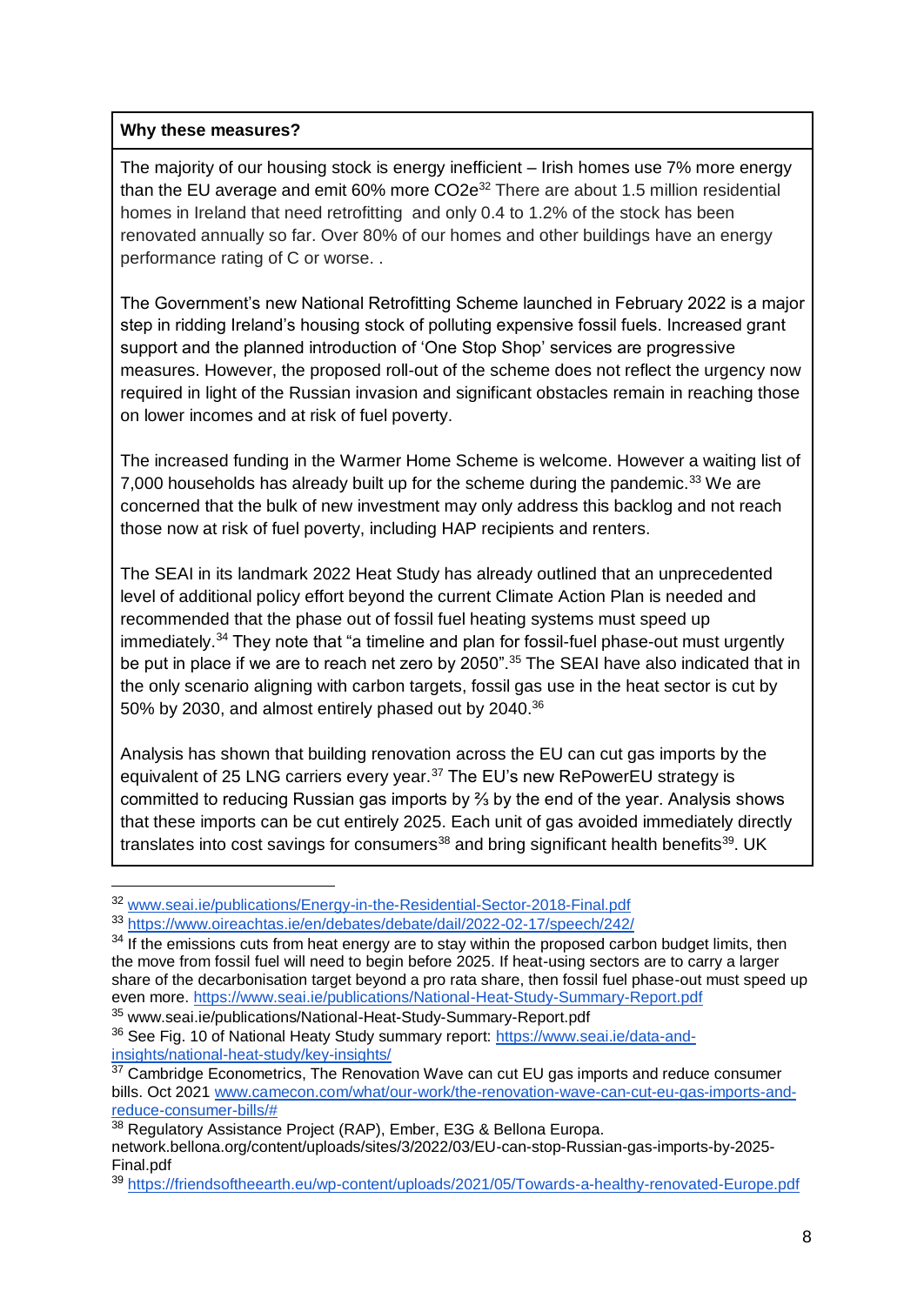analysts note that "the UK could reduce gas demand by the equivalent of its imports from Russia by as early as 2027 from increased retrofitting".<sup>40</sup>

It should also be noted that REPowerEU seeks to increase deployment of renewables and energy efficiency, however the plans are undermined by support for new fossil gas terminals and pipelines and do not include sufficient measures to tackle worsening energy poverty.

<sup>&</sup>lt;sup>40</sup> https://eciu.net/analysis/briefings/how-to-cut-the-uks-dependency-on-russian-gas-permanently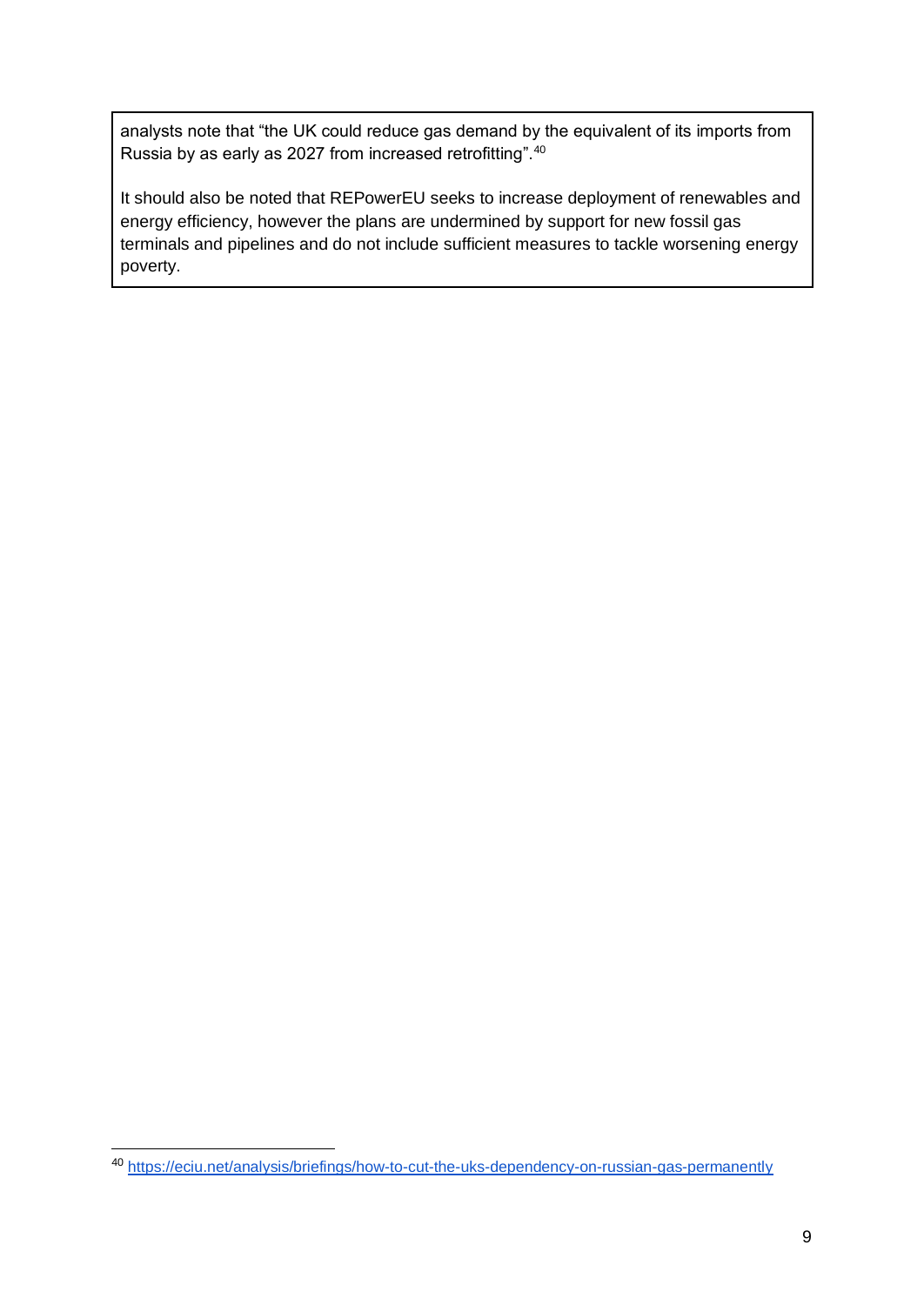#### **3. Reduce our car dependence to reduce our oil dependence**

*People affected by inequality and rising fuel costs will benefit from a focus on improved public and shared services, especially in transport. At its simplest, fossil fuel dependence and costs could be reduced by reducing the number of trips taken by car and by increasing the percentage of trips taken by public transport and active travel (cycling and walking). Given that most short trips are under 5km in length, a key target should be to increase the percentage of active modes in short trips. There are many successful examples across Europe of cities and countries where big shifts towards cycling and walking have been achieved in relatively short periods of time, while still progressing the development of public transport infrastructure. For example, in Ireland, [20%](https://www.cso.ie/en/releasesandpublications/ep/p-nts/nationaltravelsurvey2019/whywetravelled/) of journeys are "companion journeys" which include driving children to school, so making if safer, easier and cheaper for children to get to school without needing a car would have a significant impact on household costs, oil imports and pollution.<sup>41</sup>*

We recommend the following initial steps:

- Provide free school buses for all children who live more than 1km away from school.
- Provide safe routes to school for cycling and walking within a 3km radius of every school.
- Close more school streets to cars and use one way systems to make arrival at school on bike and foot as safe as possible and ban engine idling near schools.
- Explore models to prohibit certain diesel and petrol vehicles from entering major urban city centres on different days, such as using car registration number plates as in Paris.
- Introduce a congestion charge in Dublin and per km tolling on the M50.
- Examine the benefits of reducing the speed limit on motorways to 100km and to 80km on national routes.

#### Moreover:

- $\bullet$  Expand the bike-to-work scheme to €2,000 in order to accommodate and include eBikes and eScooters.
- Provide safe, secure and well-lit bicycle parking in towns and cities in particular at DART, train, bus stations and all park and ride facilities and in the premises of large companies.
- Grant local authorities' greater enforcement powers to:
	- close roads or divert traffic, particularly near schools when air pollution limits are exceeded.
	- introduce Clean Air Zones and Low Emission Zones, particularly around schools and other sites where young people congregate.
	- reallocate or close road space for pedestrian and cycling lanes.

<sup>41</sup> <https://www.cso.ie/en/releasesandpublications/ep/p-nts/nationaltravelsurvey2019/whywetravelled/>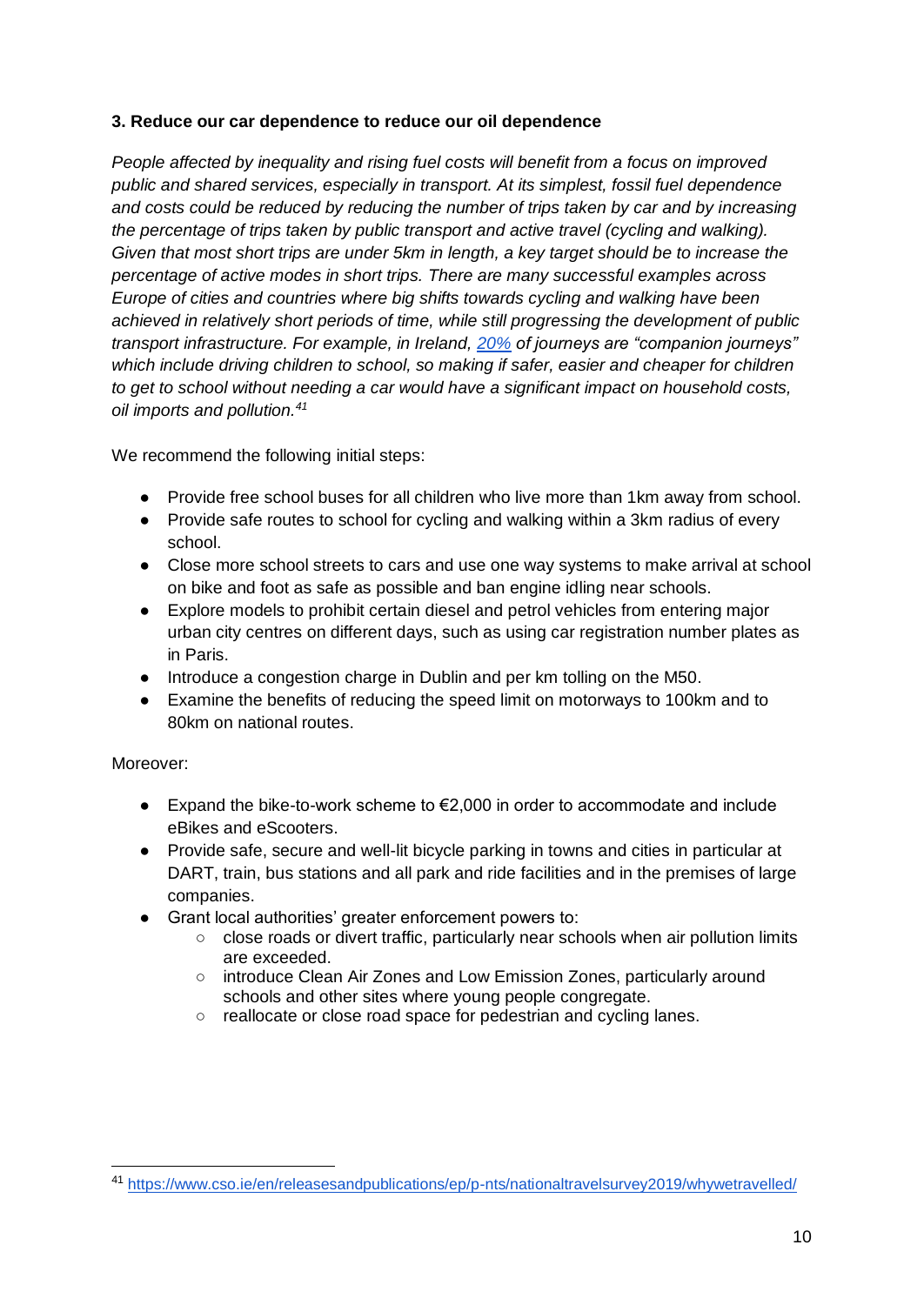#### **Why these measures?**

In Ireland, private cars are used for  $57\%$  of journeys shorter than  $2km.<sup>42</sup>$  Such journeys would take less than 5 minutes on a bicycle, and less than 20 minutes when walking. Improving walking and cycling infrastructure as well as public transportation would reduce our car dependence which offers climate, economic, and human health benefits. Several countries have promoted active travel by offering employees tax credits per km travelled by bike (e.g. The Netherlands and Belgium).<sup>43</sup> In Finland and Poland, cities are required by law to provide free public transport to school beyond a certain distance.<sup>44</sup> In the UK, all children qualify for free public transport if there is no safe walking route, they live more than 2 miles (<8 years old) or 3 miles away (>8 years old) or come from a low income household.<sup>45</sup>

Public transport can play a significant and important role in reducing both fossil fuel demand and carbon emissions. For a modal shift from car to public transport to be achieved, improvements in public transport infrastructure should be accompanied with disincentives for car use and unnecessary car ownership.<sup>46</sup>

Reducing car dependence would also cut  $NO<sub>x</sub>$  emissions.  $NO<sub>x</sub>$  is a pollutant that is emitted when petrol and diesel is burned in internal combustion engines. Breathing in air with a high concentration of NOx emissions has direct health impacts $47$  and can cause breathing problems, headaches, eye irritation, and reduced lung function. Those most at risk include those with asthma, children, and the elderly. According to the EEA, over 50 premature deaths in Ireland in 2018 were directly linked to NOx.

Under the National Emissions reduction Commitments Directive, Ireland is obliged to reduce NO<sup>x</sup> emissions by at least 49% by 2029, and 60% from 2030 as compared to a 2005 baseline.<sup>48</sup> Most (38.6%) of  $NO<sub>x</sub>$  emissions come from the transport sector and are emitted from diesel engines. <sup>49</sup>

<sup>42</sup> https://www.cso.ie/en/releasesandpublications/ep/p-nts/nationaltravelsurvey2019/howwetravelled/

<sup>43</sup>https://www.weforum.org/agenda/2019/02/the-netherlands-is-giving-tax-breaks-to-cyclingcommuters-and-they-re-not-the-only-

ones/#:~:text=The%20employer%20buys%20the%20bicycle,%25%20for%20basic%2Drate%20taxpa yers.

<sup>&</sup>lt;sup>44</sup> https://www.<u>ncbi.nlm.nih.gov/pmc/articles/PMC7731133/</u>

<sup>45</sup> [https://www.gov.uk/free-school-](https://www.gov.uk/free-school-transport#:~:text=If%20you%20have%20a%20low%20family%20income,-If%20your%20child&text=Your%20child%20will%20get%20free,their%203%20nearest%20suitable%20schools)

[transport#:~:text=If%20you%20have%20a%20low%20family%20income,-](https://www.gov.uk/free-school-transport#:~:text=If%20you%20have%20a%20low%20family%20income,-If%20your%20child&text=Your%20child%20will%20get%20free,their%203%20nearest%20suitable%20schools)

[If%20your%20child&text=Your%20child%20will%20get%20free,their%203%20nearest%20suitable%2](https://www.gov.uk/free-school-transport#:~:text=If%20you%20have%20a%20low%20family%20income,-If%20your%20child&text=Your%20child%20will%20get%20free,their%203%20nearest%20suitable%20schools) [0schools](https://www.gov.uk/free-school-transport#:~:text=If%20you%20have%20a%20low%20family%20income,-If%20your%20child&text=Your%20child%20will%20get%20free,their%203%20nearest%20suitable%20schools)

<sup>46</sup> Recommendations from Climate Change Advisory Council Working Paper no. 8 https://www.climatecouncil.ie/media/climatechangeadvisorycouncil/contentassets/publications/Workin g%20Paper%20No.%208.pdf

<sup>47</sup> https://phys.org/news/2015-09-nox-gases-diesel-car-

fumes.html#:~:text=NOx%20has%20direct%20and%20indirect,land%E2%80%94harming%20animals %20and%20plants.

<sup>48</sup> https://www.eea.europa.eu/themes/air/air-pollution-sources-1/national-emission-ceilings

<sup>49</sup>https://www.epa.ie/publications/monitoring--assessment/climate-change/air-emissions/EPA-Irelands-Air-Pollutant-Emissions-report\_2021Final.pdf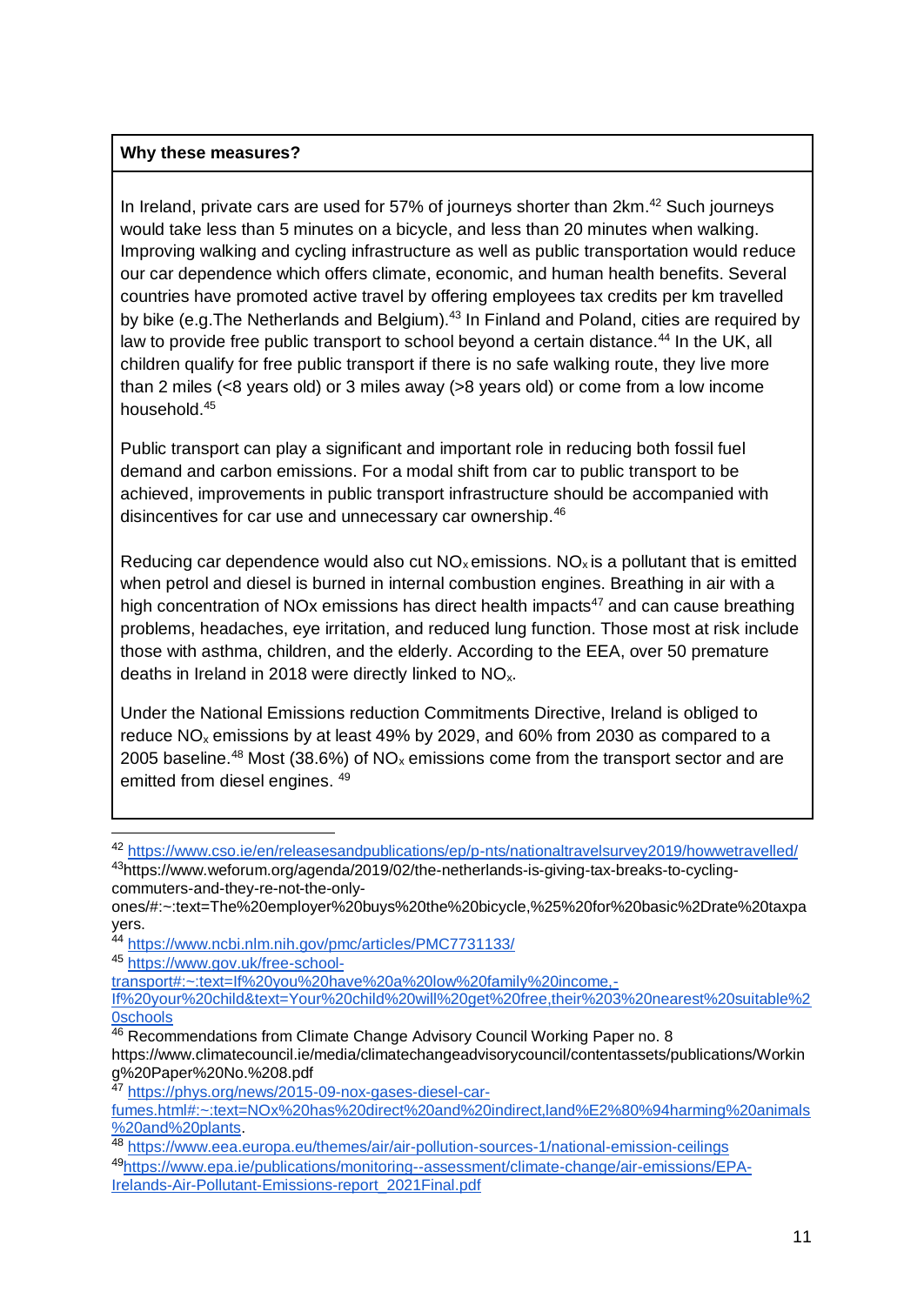Ireland's city centres have continued to suffer from high levels of  $NO<sub>x</sub>$  pollution, frequently breaching EU limits due to heavy traffic volumes, congestion (some of the worst in Europe) and the predominance of diesel engines.<sup>50</sup> This can be explained by Ireland's transport policy which has been marked by a car-centric approach, a lack of safe walking and cycling paths, and over-investment in motorways to the detriment of our public transportation system.

#### **4. Prioritise Community Energy: Drive public participation in renewable energy with a rooftop revolution**

*Ireland has extremely low rates of citizen and community ownership of renewable energy because the Government has failed to remove the barriers to participation. UCC's MaREI centre recommends a target of 250,000 rooftop solar installations.<sup>51</sup>*

We recommend the following steps:

- The Department of Housing must immediately remove the need for planning permission for solar panels on schools and other community buildings, promised since 2019.
- The Department of Education should adopt a target for making "every school a solar school".
- The Department of Housing should ramp up the installation of rooftop solar on local authority and social housing and prioritise retrofits for these households and increase targets in the immediate term.
- The Department of Environment and the CRU should ensure electricity supply companies immediately activate systems to make fair payments in line with equivalent EU Member States for electricity supplied to the grid from rooftop solar on homes, businesses, farms and schools.
- The Department of Environment should increase the 1% pot for community energy schemes under the Renewable Electricity Support Scheme. The significant challenges of grid connection and planning costs for smaller community energy projects should also be addressed.
- The Department of the Environment should also go beyond the SEAI's Community Enabling Framework and planned advice regarding RESS Community Benefit Funds. The Department should prioritise tools and supports to enable community participation immediately, and not only commence consideration in 2023, as noted in the Climate Action Plan.

#### **Why these measures?**

-

Demand and supply-side community energy initiatives have a crucial role to play in meeting our target of 80% of electricity from renewables by 2030. In addition to

<sup>50</sup>https://www.irishtimes.com/news/environment/dublin-air-pollution-breaching-eu-limits-epa-warns-1.3950575

<sup>&</sup>lt;sup>51</sup> MaREI has recommended targeting 250,000 PV installations on homes as it would reduce fossil fuel use in electricity generation and avoid the equivalent of 600,000 barrels of oil. [www.marei.ie/10](http://www.marei.ie/10-actions-that-will-reduce-irelands-use-of-fossil-fuels/) [actions-that-will-reduce-irelands-use-of-fossil-fuels/](http://www.marei.ie/10-actions-that-will-reduce-irelands-use-of-fossil-fuels/)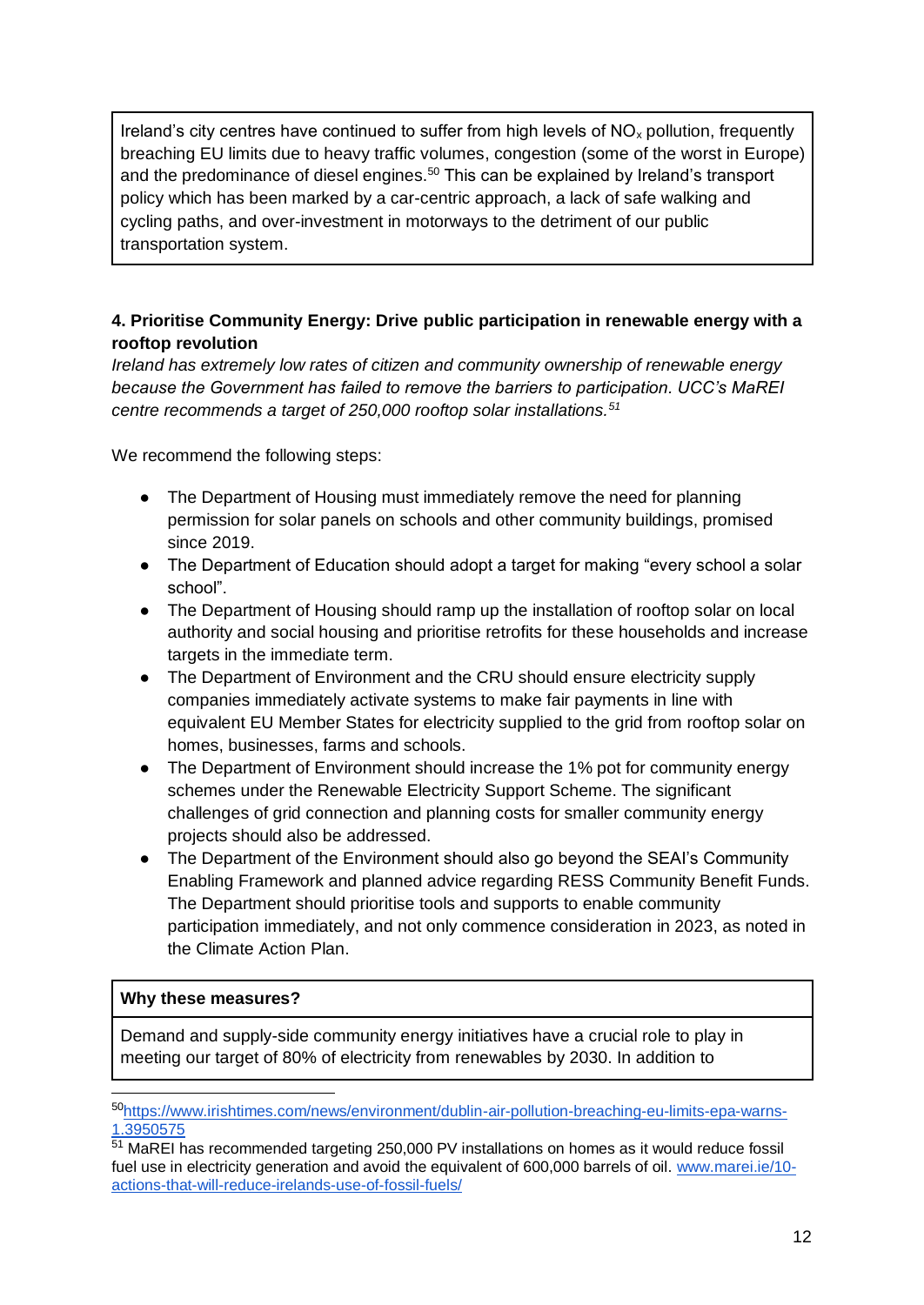contributing to a more distributed energy system and increasing local support for renewables, it also offers benefits such as job creation, local economic development, and greater transparency and local ownership of energy planning and development.<sup>52</sup>

Currently, very little electricity is generated through solar PV in Ireland.<sup>53</sup> The potential for rolling out solar PV across Irish communities is significant. Priority should be given to local authority and social housing (170,000 homes) for energy renovations. This would boost clean energy production, increase energy efficiency, and overcome inequalities in access to renewables.<sup>54</sup>

Ireland's circa 4,000 schools, which account for 14% of total electricity consumption in public buildings, should be prioritised for solar projects as they play such a central role in our communities.<sup>55</sup> Currently, planning permission is needed to install even a single solar panel on a school, which greatly adds to both cost and time required. The Department of Housing has failed to progress a necessary updating of the planning regulations for solar panels (for schools, homes and businesses) for 3 years now. For the past 9 months, the Minister of State has said that the final step is a necessary public consultation on a Strategic Environmental Assessment. It was noted to the Taoiseach in the Dáil in February that it would take place within weeks. However, the Department has repeatedly failed to progress it and has issued the largely same message for months. This is far from the emergency wartime mentality we need.

#### **5. Say No To More Fossil Fuels: Plan and invest to end our dependence on dirty, unreliable/insecure, pricey fossil fuels as fast as possible**

*While renewables supplied 13.5% of Ireland's total energy use (electricity, heating, transport) in 2020, fossil fuels accounted for 86%<sup>56</sup>, and 80% of those fossil fuels were imported<sup>57</sup>. We have to cut fossil fuel use by at least 50% by 2030, under the climate law, and to zero as fast as possible after that, as highlighted by the Climate Change Advisory Council. <sup>58</sup> As the International Energy Agency<sup>59</sup> and the UN Secretary General<sup>60</sup> have said, keeping to our Paris Agreement commitments means no investments in new fossil fuel infrastructure that would cement our dependence for decades to come. This means actively reducing gas demand and ensuring that homes and businesses do not continue to connect to the gas network and do not continue to install fossil fuel heating systems.*

<sup>52</sup> https://www.sciencedirect.com/science/article/abs/pii/S1364032121008133

<sup>53</sup> https://www.sciencedirect.com/science/article/abs/pii/S1364032121001866

<sup>54</sup> https://www.sciencedirect.com/science/article/abs/pii/S0301421521003827

<sup>55</sup> https://www.seai.ie/publications/Public-Sector-Annual-Report-2021.pdf

<sup>56</sup> [https://www.seai.ie/publications/Energy-in-Ireland-2021\\_Final.pdf](https://www.seai.ie/publications/Energy-in-Ireland-2021_Final.pdf)

<sup>57</sup> <https://www.seai.ie/publications/Energy-Security-in-Ireland-2020-.pdf>

<sup>58</sup> [www.climatecouncil.ie/media/climatechangeadvisorycouncil/Technical%20report%20on%20carbon](http://www.climatecouncil.ie/media/climatechangeadvisorycouncil/Technical%20report%20on%20carbon)  [%20budgets%2025.10.2021.pdf](http://www.climatecouncil.ie/media/climatechangeadvisorycouncil/Technical%20report%20on%20carbon) 

<sup>59</sup> <https://www.iea.org/reports/net-zero-by-2050>

<sup>60</sup> <https://www.un.org/press/en/2022/sgsm21228.doc.htm>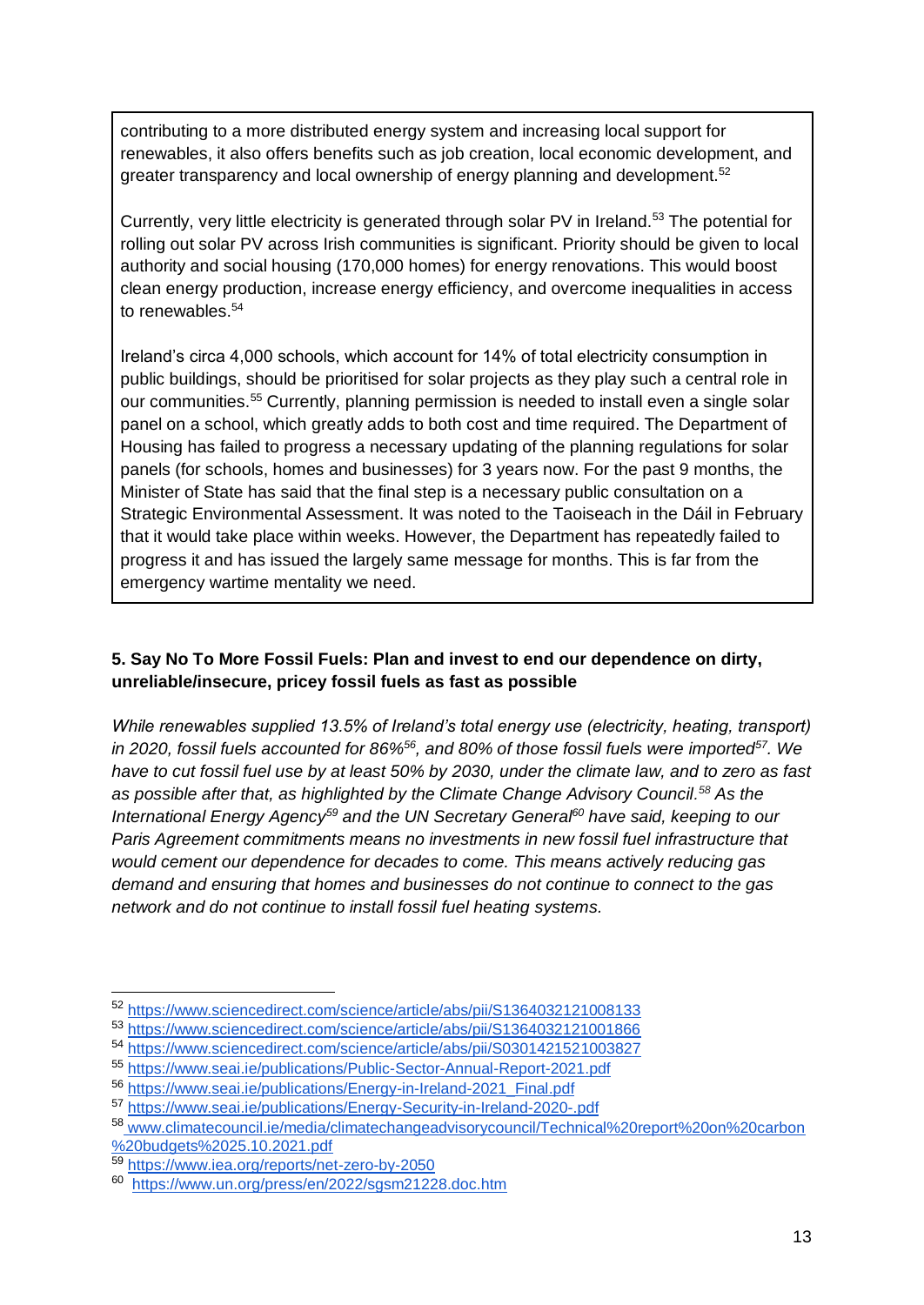*In response to the energy crisis, it makes no sense for Ireland to simply replace one avenue for imported fossil fuels with another, such as Liquefied Natural Gas (LNG). More gas does not simply equate to more security. Our overreliance on fossil fuels, in particular gas, is itself a security risk. More fossil fuel infrastructure would only serve to increase our exposure to geopolitical disruptions and increasing gas prices, while exacerbating the climate crisis. An LNG terminal would take years to be operational and securing LNG shipments in Europe during a gas market crunch is not guaranteed. Our imported gas comes from the UK which already has LNG terminals. Opinion polling recently carried out by Ireland Thinks for Friends of the Earth shows that 81% of Irish people support boycotting Russian gas and three times as many people (61%) supported more renewables rather than building of LNG terminals as the necessary response.<sup>61</sup>*

We recommend the following steps:

- Introduce a moratorium on new data centres connecting to the electricity grid. A recen[t](https://www.marei.ie/10-actions-that-will-reduce-irelands-use-of-fossil-fuels/) [analysis by the MarEi centre in UCC](https://www.marei.ie/10-actions-that-will-reduce-irelands-use-of-fossil-fuels/) of "10 actions that will reduce Ireland's use of fossil fuels" identified a pause in the connection of new data centres as the most impactful single action the Government can take to reduce electricity demand. Data centres' share of Irish electricity usage has tripled in the last six years to 14%, compared to a European average of 2.7%<sup>62</sup>, and projections by Eirgrid indicate that this will double again in the next six years to 29%<sup>63</sup>. This unsustainable: increased electricity demand from data centres is driving the need for more gas-fired power stations which is in turn driving significantly increased gas demand.
- Ban the installation of oil and gas boilers in new homes this year through legislation and no fossil fuel-based boilers should be installed in renovated buildings by 2025. Other EU member states, such as Denmark, Netherlands and Austria have already taken these steps through policy and legislation. $64$
- Legislate to end the further expansion of the gas network, particularly at distribution level, as has already been progressed in the Netherlands.<sup>65</sup> Gas Networks Ireland have stated that annual gas demand is expected to grow by 15% over the next 10 years. GNI has also suggested up to 50,000 new household connections to the gas network, despite this running counter to climate and decarbonisation objectives.<sup>66</sup>
- Turn the current Government moratorium on LNG and fracked gas importation into a permanent ban on LNG development through legislation. A private member's Bill

-

<sup>65</sup> See more information on the Netherlands in the following publications: https://www.oeko.de/fileadmin/oekodoc/Phase-out\_fossil\_heating.pdf ; https://cedelft.eu/wpcontent/uploads/sites/2/2022/03/CE\_Delft\_210381\_The\_natural\_gas\_phaseout in the Netherlands DEF.pdf ;

<sup>61</sup> <https://www.foe.ie/news/2022/03/08/overwhelming-majority-of-irish-people-think-eu-should-boycottrussian-gas/> <sup>62</sup>[https://www.irishtimes.com/news/ireland/irish-news/data-centres-now-consuming-more-electricity](https://www.irishtimes.com/news/ireland/irish-news/data-centres-now-consuming-more-electricity-than-rural-homes-cso-1.4868221)[than-rural-homes-cso-1.4868221](https://www.irishtimes.com/news/ireland/irish-news/data-centres-now-consuming-more-electricity-than-rural-homes-cso-1.4868221)

<sup>63</sup> <https://www.thejournal.ie/data-centres-2-5693974-Feb2022/>

<sup>&</sup>lt;sup>64</sup> The Danish Government has committed to replacing gas heating in all homes, with around 50% to be reached by 2028 mainly through district heating. Other homes will be switched to electric heat pumps by 2030.[https://www.thelocal.dk/20220413/denmark-to-present-plan-that-could-end-use-of](https://www.thelocal.dk/20220413/denmark-to-present-plan-that-could-end-use-of-russian-gas/)[russian-gas/](https://www.thelocal.dk/20220413/denmark-to-present-plan-that-could-end-use-of-russian-gas/) https://www.oeko.de/fileadmin/oekodoc/Phase-out\_fossil\_heating.pdf

https://ec.europa.eu/energy/sites/ener/files/documents/01.b.02 mf31 presentation nl-fuel switchvanthof.pdf

<sup>&</sup>lt;sup>66</sup> See https://www.cru.ie/wp-content/uploads/2022/02/CRU202203-Gas-Networks-Ireland-Ten-Year-Network-Development-Plan-2021.pdf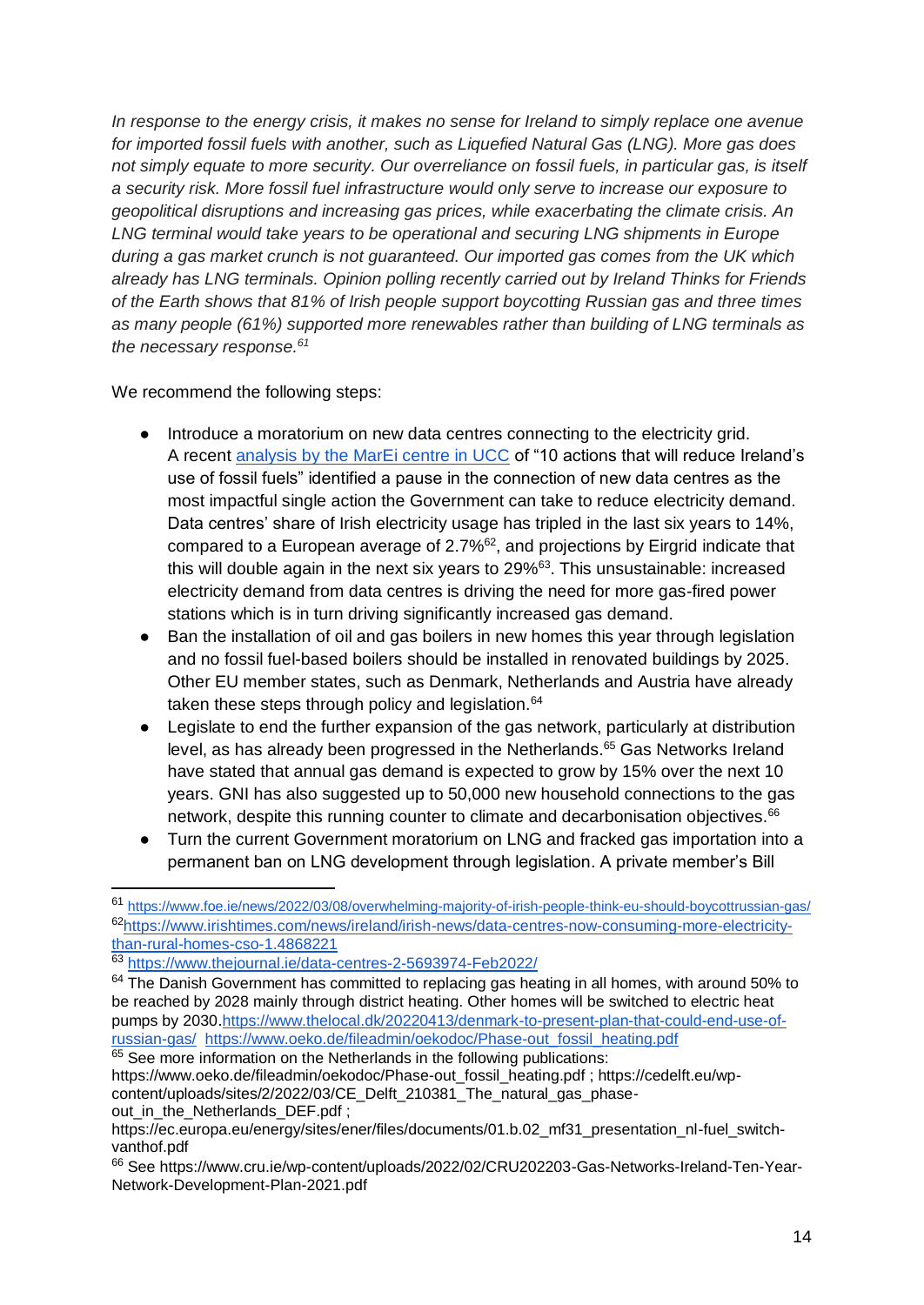providing for this is already in the Oireachtas system, the Planning and Development  $(LNG)$  (Amendment) Bill<sup>67</sup>, and we recommend that all parties support a second stage vote in favour of this Bill.

- The Government's ongoing energy security review should reject any new sources of fossil fuels and continue to prioritise energy efficiency solutions as they will permanently enhance our national security, reduce emissions and protect households from rising energy costs.
- Revise the mandates of public bodies so that they align with climate obligations. $68$ This must go and hand with increases in staffing and resources for relevant public bodies.

#### **Why these measures?**

The Climate Action Act also introduces a climate neutrality target for 2050, as well a 51% emissions reduction target by 2030 to be achieved through carbon budgeting and sectoral emissions ceilings. Further fossil fuel exploration and infrastructure is not compatible with these targets. As part of the Climate Change Advisory Council's carbon budget analysis they underline that '*Across all scenarios modelled, it is clear that the short time-horizon to 2030 requires a faster energy system transition than the natural renewal of many technologies, so early retirement will be needed in some cases. Overall, use of fossil fuel falls from 90% of primary energy demand in 2018 to 49-54% in 2030*'. The Council note in their analysis of measures to 2030 that 'a*mbitious mitigation aiming towards net zero by 2050 entails a significant shift away from fossil fuels towards renewable energy. This brings significant reduction in fuel costs*.'<sup>69</sup>

A legislative ban on fracked gas was introduced in Ireland in 2017. In 2018 legislation was introduced to divest Ireland's Strategic Investment Fund from fossil fuels. The Government amended the Petroleum Act (1960) to prevent new licences for oil and gas exploration in Irish waters as part of the Climate Action and Low Carbon Development Act passed in July.

In May 2021, the Government produced a policy statement which introduces a moratorium on fracked gas imports and the development of polluting Liquefied Natural Gas terminals pending the completion of an energy security review (to be completed over the coming months). The statement notes that the '*Government will work with international partners to promote the phasing out of fracking at an international level within the wider context of the phasing out of fossil fuel extraction.*'

LNG supplies are periodic, are dependent on commercial decisions and market signals to prospective operators, and involve major competition with Asian markets which has previously resulted in less volumes being available in Europe.<sup>70</sup> Research has also shown that the long payback periods for LNG infrastructure, coupled with reducing EU gas demand in the coming decades, mean that LNG projects may never recover capital invested.<sup>71</sup>

<sup>67</sup> https://www.oireachtas.ie/en/bills/bill/2022/25/

<sup>68</sup> <https://www.foe.ie/blog/2020/09/07/>

<sup>69</sup> www.climatecouncil.ie/media/climatechangeadvisorycouncil/Technical%20report%20on%20carbon %20budgets%2025.10.2021.pdf

<sup>70</sup> [www.oxfordenergy.org/wpcms/wpcontent/uploads/2018/03/UK-Dependence-onImported-](http://www.oxfordenergy.org/wpcms/wpcontent/uploads/2018/03/UK-Dependence-onImported-Hydrocarbons-Insight-32.pdf)

[Hydrocarbons-Insight-32.pdf](http://www.oxfordenergy.org/wpcms/wpcontent/uploads/2018/03/UK-Dependence-onImported-Hydrocarbons-Insight-32.pdf) The Oxford Institute for Energy Studies, UK Dependence on Imported Hydrocarbons: How Important is Russia? March 2018

<sup>71</sup> <https://www.e3g.org/publications/future-of-eu-gas-demand/>